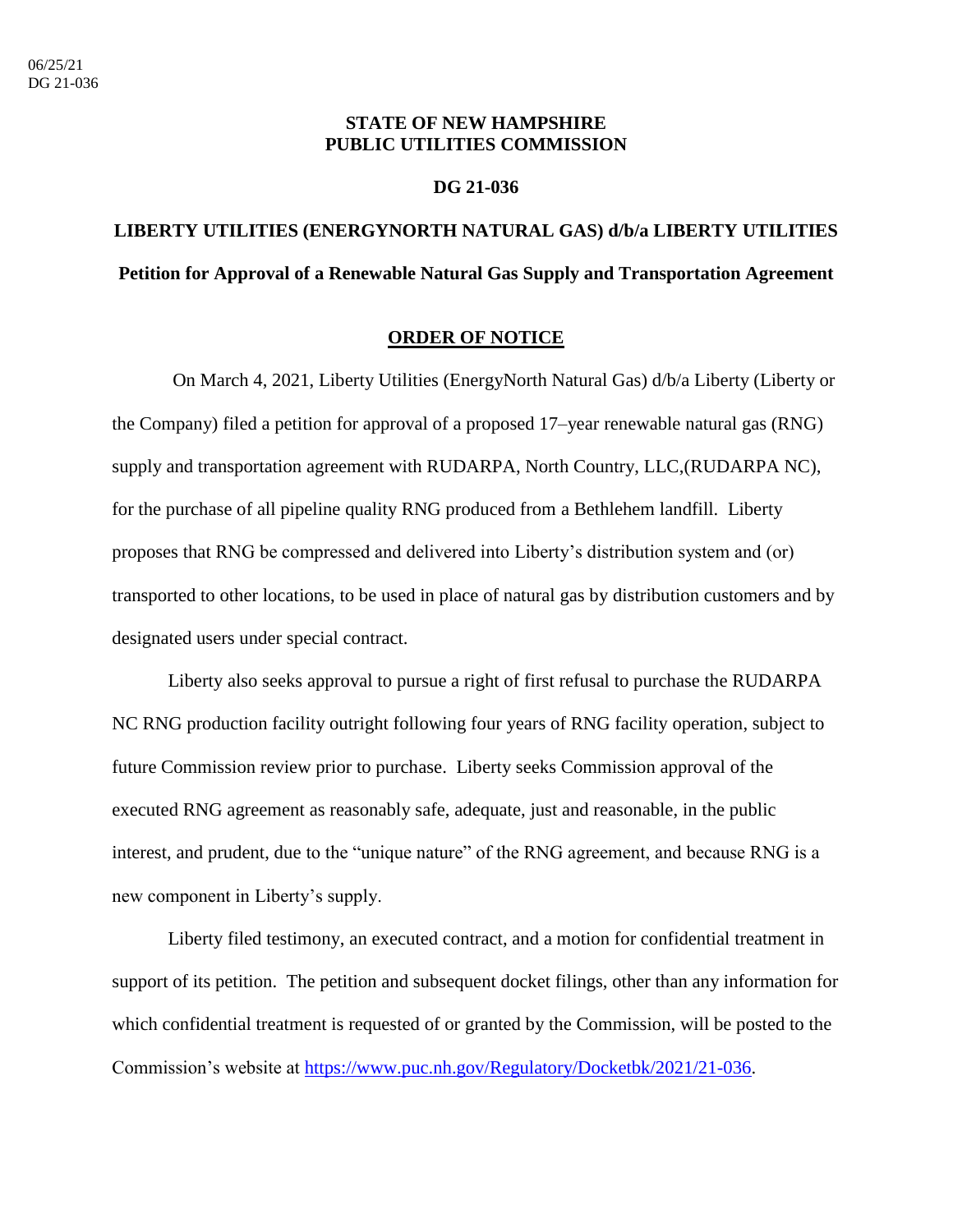The proposed RNG agreement calls for Liberty to pay set prices for the RNG so long as RUDARPA NC owns the treatment facility, and to pay a lower price if Liberty purchases the facility. The Company states that approximately 65 percent of the RNG would be served to Special Contract customers, with the remaining 35 percent to be injected into the EnergyNorth or Keene distribution systems. Until the RNG contract volumes are fully allocated, the Company proposes to include the balance of unsold RNG in the Company's overall cost of gas, subject to a cap of 5 percent of the Company's overall annual sendout. The Company states it is investigating an "opt-in" tariff for customers to purchase RNG at its contract price. Liberty claims that special contract customers' facilities are eligible for thermal renewable energy certificates (TRECs) generated by the use of RNG, and that distribution customers whose boilers or furnaces use RNG to heat their homes or businesses are similarly eligible for TRECs. Liberty anticipates "monetizing" the value of TRECs not otherwise owned by special contract customers, to reduce the Company's cost of gas.

The terms of the agreement with RUDARPA NC would permit Liberty to terminate the agreement without liability in the event that Liberty is unable to obtain Commission approval for the purchase of RNG, and after Liberty determines that no other commercially viable options for the purchase of RNG by Liberty or one of its affiliates or customers exists.

The filing raises, *inter alia*, issues related to whether the proposed RNG agreement is just and reasonable, and consistent with the public interest; whether it is prudent; whether any aspect of supply purchases should be subject to risk sharing or deferred incremental costs; whether Liberty's proposed contract for a right of first refusal to purchase the RNG production facility in four years, subject to future Commission review, is appropriate or should otherwise be subject to risk-sharing; whether Liberty or its distribution customers have facilities that are eligible to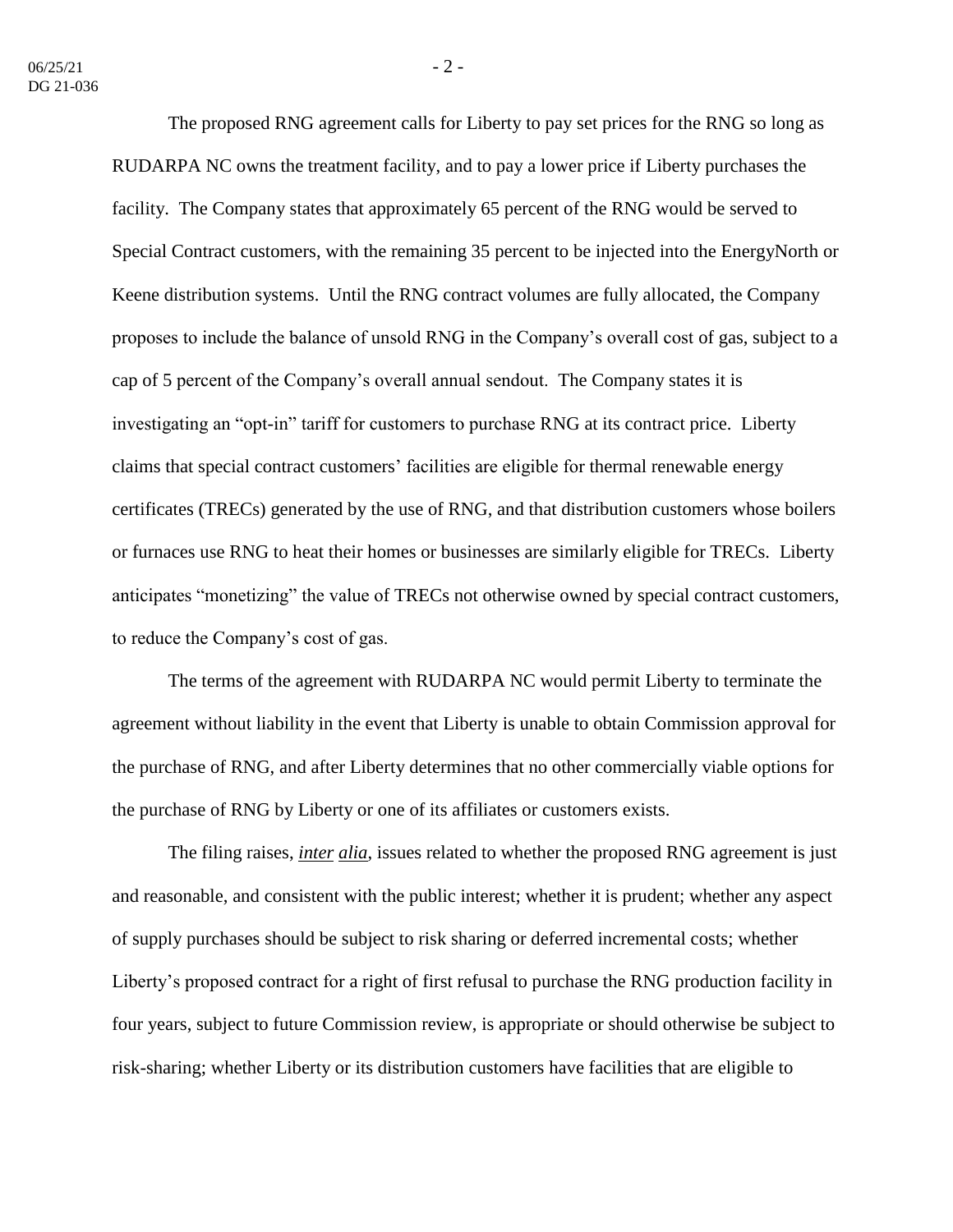produce TRECs using RNG as a fuel source; whether any Liberty customers are certified for TRECs; how production of useful thermal energy would be measured, and the potential value of any TRECs; whether the treatment of Renewable Identification Number (RIN) credits resulting from this contract are just and reasonable; and whether the Company's prefiled testimony supports the petition.

The filing also raises, *inter alia*, issues related to what physical locations may receive RNG, including potentially Concord, Tilton, Keene, West Lebanon, or different recipient points in New Hampshire, notwithstanding that Liberty does not currently have a West Lebanon franchise; whether any associated incremental increase in the cost of gas, (as compared to CNG or LNG or alternative sources) or the potential risk of purchasing the RNG production facility, should be allocated to all ratepayers; whether the addition of RNG is economically advantageous to ratepayers.

The above issues are related to RSA 374:1, RSA 374:2 and RSA 378:7 (public utilities to provide safe and adequate service at "just and reasonable" rates); RSA 374:3 (Commissioner's general supervision over utilities); RSA 374:4 (Commission's duty to keep informed of the manner in which all public utilities in the state provide for safe and adequate service); RSA 374:5 (requirement that utilities provide advance notice of plans for substantial capital improvements and Commission's authority to investigate and approve such plans); RSA 374:4 (Commission duty to keep informed as to all public utilities capitalization, franchises, and the manner in which managed and operated); RSA 378:7 (rates collected by a public utility for services rendered must be just and reasonable); RSA 378:28 (whether entry into the long-term agreement is prudent and in the public interest); RSA Chapter 370 (whether Liberty's plans and specifications for the use of RNG meet appropriate supply quality and operating safety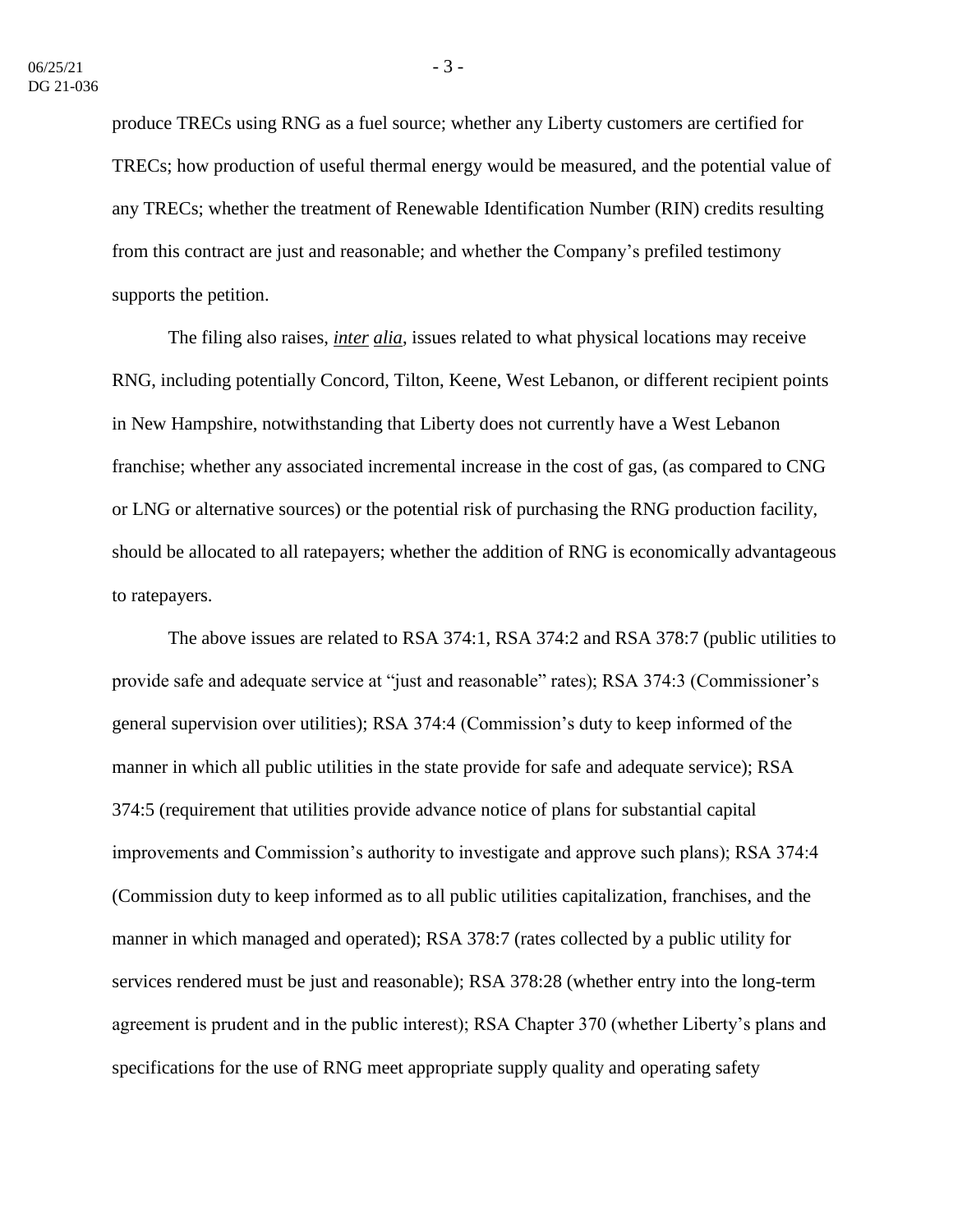standards); RSA 362-F and N.H. Admin. R. Puc Chapter 2500 (TRECs); and RSA 374:22, I (expiration of franchise). Each party has the right to have an attorney represent the party at the party's own expense.

With the expiration of the declared State of Emergency, the Commission must now comply with all requirements of RSA chapter 91-A, including the requirement that a quorum of a public body must be physically present at the location specified as the location of the public meeting in the meeting notice. The Commission is aware that not all parties, including regulated utilities, have returned to full in-person work environments. Therefore, for the foreseeable future, the Commission intends to provide a hybrid approach to hearings to accommodate those who are remote and those who are physically present. A quorum of commissioners will be physically present within a hearing room for all Commission hearings beginning June 14, 2021. In order to facilitate the hybrid approach, all parties participating in the hearing room will continue to participate on the web-enabled platform. Parties and the public may continue to participate in hearings remotely using the Commission's web-enabled platform.

#### **Based upon the foregoing, it is hereby**

**ORDERED**, that the Commission will hold a prehearing conference, pursuant to N.H. Admin. R., Puc 203.15, at its offices located at 21 S. Fruit St., Suite 10, Concord, New Hampshire, on Monday, July 12, 2021, at 10:00 a.m., at which each party will provide a preliminary statement of its position with regard to the petition and any of the issues set forth in N.H. Admin. R., Puc 203.15. Commissioners will be present in the hearing room and will use a web-enabled platform to conduct the hearing. Members of the public who wish to access the prehearing conference may do so [by clicking here.](https://www.puc.nh.gov/Regulatory/Calendar-Remote.html) **If you have any difficulty obtaining access to this remote event, please notify the Commission by calling (603) 271-2431 as soon as**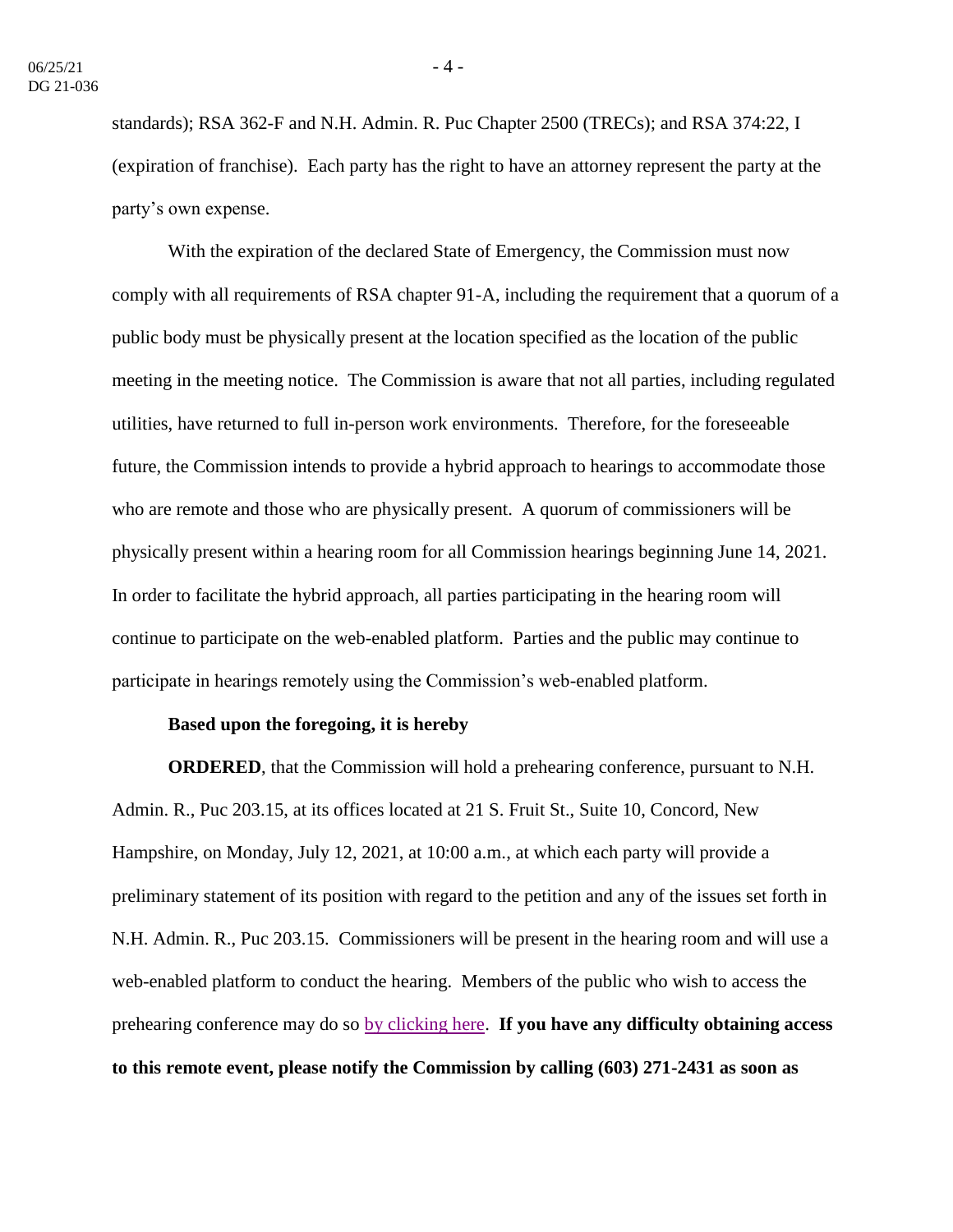**possible**. Parties and members of the public wishing to attend the hearing in person are encouraged to register in advance, on or before July 8, 2021, by calling (603) 271-2431. Parties will be provided with additional instructions prior to the prehearing conference; and it is

**FURTHER ORDERED**, that, immediately following the prehearing conference, Liberty, the Staff of the Commission, the Staff of the Office of the Consumer Advocate (OCA) and any intervenors hold a web-enabled remote technical session to review the filing; and it is

**FURTHER ORDERED**, that pursuant to N.H. Admin. R., Puc 203.12, Liberty shall notify all persons desiring to be heard at this hearing by publishing a copy of this order of notice on its website no later than one business day after the date of issue. Publication shall be documented by affidavit filed with the Commission on or before July 8, 2021. In addition, the Executive Director shall publish this order of notice on the Commission's website no later than one business day after the date of issuance; and it is

**FURTHER ORDERED**, that consistent with N.H. Admin. R. Puc 203.17 and Puc 203.02, any party seeking to intervene in the proceeding shall submit to the Commission seven copies of a petition to intervene with copies sent to Liberty and the Office of the Consumer Advocate on or before July 8, 2021, such petition stating the facts demonstrating how its rights, duties, privileges, immunities, or other substantial interests may be affected by the proceeding, consistent with N.H. Admin. R., Puc 203.17 and RSA 541-A:32. Pursuant to secretarial letter issued on March 17, 2020, which is posted on the Commission's website at [https://www.puc.nh.gov/Regulatory/Secretarial%20Letters/20200317-SecLtr-Temp-Changes-in-](https://www.puc.nh.gov/Regulatory/Secretarial%20Letters/20200317-SecLtr-Temp-Changes-in-Filing-Requirements.pdf)[Filing-Requirements.pdf](https://www.puc.nh.gov/Regulatory/Secretarial%20Letters/20200317-SecLtr-Temp-Changes-in-Filing-Requirements.pdf) any party seeking to intervene may elect to submit this filing in electronic form; and it is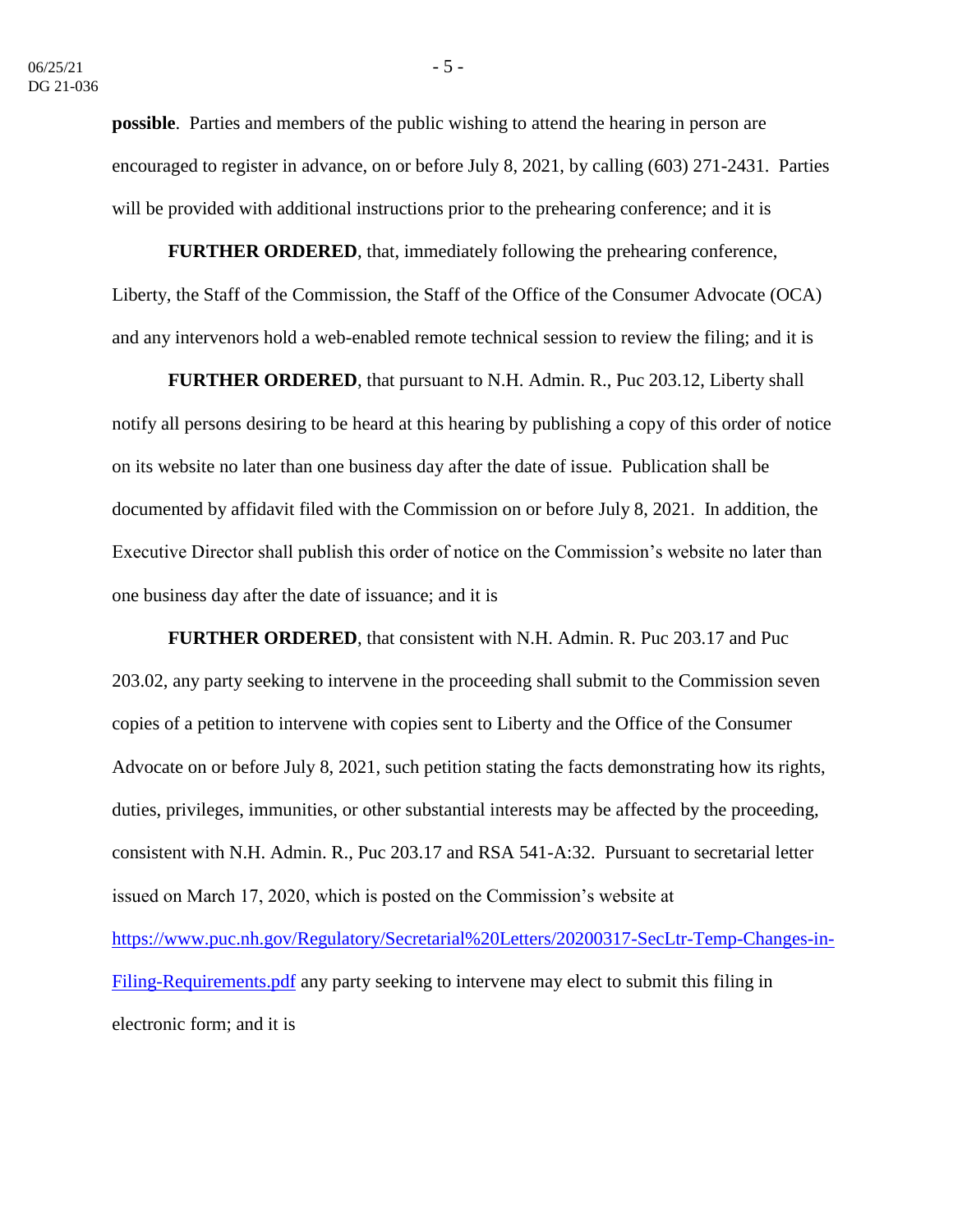objection on or before the hearing scheduled for July 12, 2021 (submitted in electronic form).

By order of the Public Utilities Commission of New Hampshire this twenty-fifth day of June 2021.

uland

Debra A. Howland Executive Director

Individuals needing assistance or auxiliary communication aids due to sensory impairment or other disability should contact the Americans with Disabilities Act Coordinator, NHPUC, 21 S. Fruit St., Suite 10, Concord, New Hampshire 03301-2429; 603-271-2431; TDD Access: Relay N.H. 1-800-735-2964. Notification of the need for assistance should be made one week prior to the scheduled event.